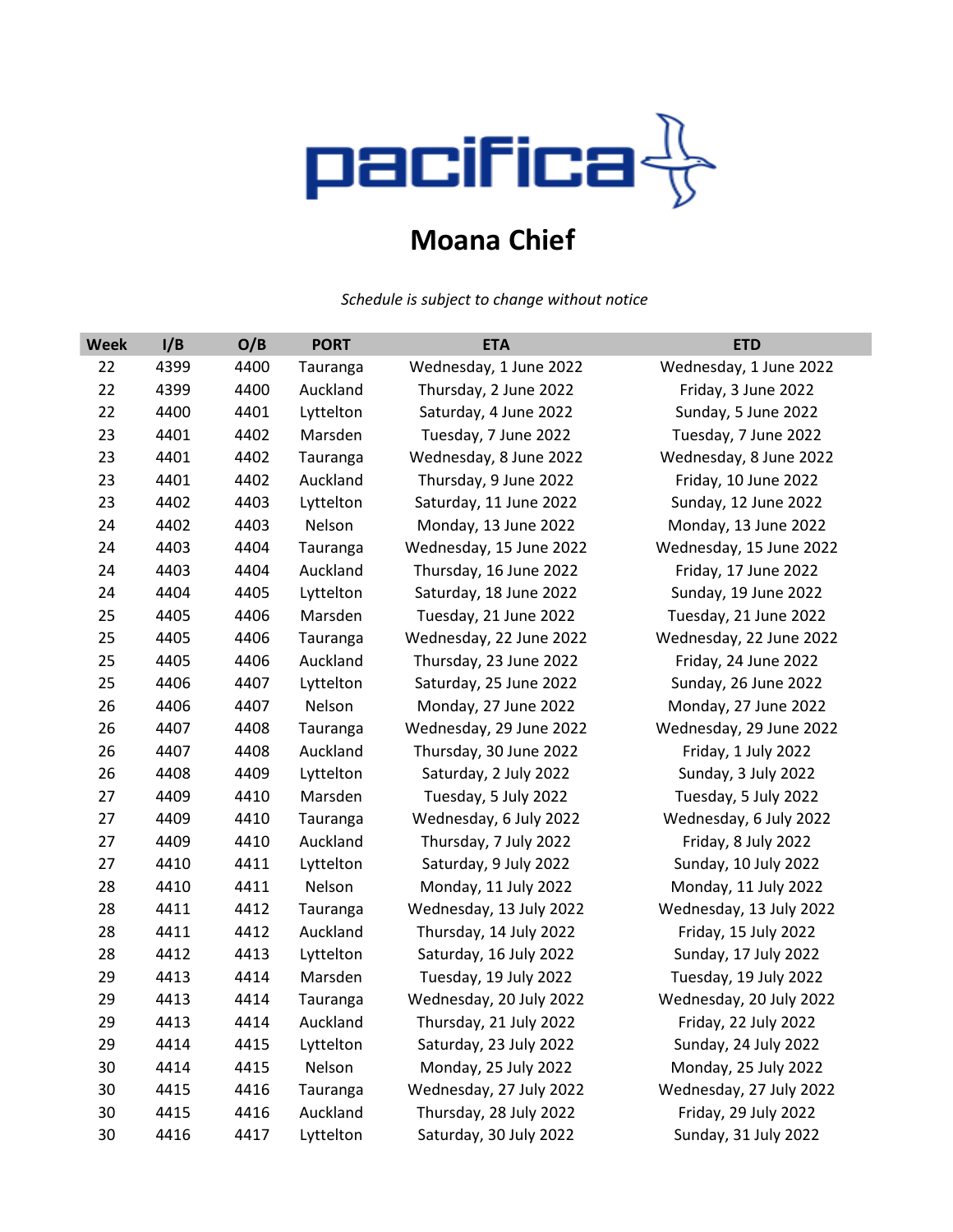| 31 | 4417 | 4418 | Marsden   | Tuesday, 2 August 2022       | Tuesday, 2 August 2022       |
|----|------|------|-----------|------------------------------|------------------------------|
| 31 | 4417 | 4418 | Tauranga  | Wednesday, 3 August 2022     | Wednesday, 3 August 2022     |
| 31 | 4417 | 4418 | Auckland  | Thursday, 4 August 2022      | Friday, 5 August 2022        |
| 31 | 4418 | 4419 | Lyttelton | Saturday, 6 August 2022      | Sunday, 7 August 2022        |
| 32 | 4418 | 4419 | Nelson    | Monday, 8 August 2022        | Monday, 8 August 2022        |
| 32 | 4419 | 4420 | Tauranga  | Wednesday, 10 August 2022    | Wednesday, 10 August 2022    |
| 32 | 4419 | 4420 | Auckland  | Thursday, 11 August 2022     | Friday, 12 August 2022       |
| 32 | 4420 | 4421 | Lyttelton | Saturday, 13 August 2022     | Sunday, 14 August 2022       |
| 33 | 4421 | 4422 | Marsden   | Tuesday, 16 August 2022      | Tuesday, 16 August 2022      |
| 33 | 4421 | 4422 | Tauranga  | Wednesday, 17 August 2022    | Wednesday, 17 August 2022    |
| 33 | 4421 | 4422 | Auckland  | Thursday, 18 August 2022     | Friday, 19 August 2022       |
| 33 | 4422 | 4423 | Lyttelton | Saturday, 20 August 2022     | Sunday, 21 August 2022       |
| 34 | 4422 | 4423 | Nelson    | Monday, 22 August 2022       | Monday, 22 August 2022       |
| 34 | 4423 | 4424 | Tauranga  | Wednesday, 24 August 2022    | Wednesday, 24 August 2022    |
| 34 | 4423 | 4424 | Auckland  | Thursday, 25 August 2022     | Friday, 26 August 2022       |
| 34 | 4424 | 4425 | Lyttelton | Saturday, 27 August 2022     | Sunday, 28 August 2022       |
| 35 | 4425 | 4426 | Marsden   | Tuesday, 30 August 2022      | Tuesday, 30 August 2022      |
| 35 | 4425 | 4426 | Tauranga  | Wednesday, 31 August 2022    | Wednesday, 31 August 2022    |
| 35 | 4425 | 4426 | Auckland  | Thursday, 1 September 2022   | Friday, 2 September 2022     |
| 35 | 4426 | 4427 | Lyttelton | Saturday, 3 September 2022   | Sunday, 4 September 2022     |
| 36 | 4426 | 4427 | Nelson    | Monday, 5 September 2022     | Monday, 5 September 2022     |
| 36 | 4427 | 4428 | Tauranga  | Wednesday, 7 September 2022  | Wednesday, 7 September 2022  |
| 36 | 4427 | 4428 | Auckland  | Thursday, 8 September 2022   | Friday, 9 September 2022     |
| 36 | 4428 | 4429 | Lyttelton | Saturday, 10 September 2022  | Sunday, 11 September 2022    |
| 37 | 4429 | 4430 | Marsden   | Tuesday, 13 September 2022   | Tuesday, 13 September 2022   |
| 37 | 4429 | 4430 | Tauranga  | Wednesday, 14 September 2022 | Wednesday, 14 September 2022 |
| 37 | 4429 | 4430 | Auckland  | Thursday, 15 September 2022  | Friday, 16 September 2022    |
| 37 | 4430 | 4431 | Lyttelton | Saturday, 17 September 2022  | Sunday, 18 September 2022    |
| 38 | 4430 | 4431 | Nelson    | Monday, 19 September 2022    | Monday, 19 September 2022    |
| 38 | 4431 | 4432 | Tauranga  | Wednesday, 21 September 2022 | Wednesday, 21 September 2022 |
| 38 | 4431 | 4432 | Auckland  | Thursday, 22 September 2022  | Friday, 23 September 2022    |
| 38 | 4432 | 4433 | Lyttelton | Saturday, 24 September 2022  | Sunday, 25 September 2022    |
| 39 | 4433 | 4434 | Marsden   | Tuesday, 27 September 2022   | Tuesday, 27 September 2022   |
| 39 | 4433 | 4434 | Tauranga  | Wednesday, 28 September 2022 | Wednesday, 28 September 2022 |
| 39 | 4433 | 4434 | Auckland  | Thursday, 29 September 2022  | Friday, 30 September 2022    |
| 39 | 4434 | 4435 | Lyttelton | Saturday, 1 October 2022     | Sunday, 2 October 2022       |
| 40 | 4434 | 4435 | Nelson    | Monday, 3 October 2022       | Monday, 3 October 2022       |
| 40 | 4435 | 4436 | Tauranga  | Wednesday, 5 October 2022    | Wednesday, 5 October 2022    |
| 40 | 4435 | 4436 | Auckland  | Thursday, 6 October 2022     | Friday, 7 October 2022       |
| 40 | 4436 | 4437 | Lyttelton | Saturday, 8 October 2022     | Sunday, 9 October 2022       |
| 41 | 4437 | 4438 | Marsden   | Tuesday, 11 October 2022     | Tuesday, 11 October 2022     |
| 41 | 4437 | 4438 | Tauranga  | Wednesday, 12 October 2022   | Wednesday, 12 October 2022   |
| 41 | 4437 | 4438 | Auckland  | Thursday, 13 October 2022    | Friday, 14 October 2022      |
| 41 | 4438 | 4439 | Lyttelton | Saturday, 15 October 2022    | Sunday, 16 October 2022      |
| 42 | 4438 | 4439 | Nelson    | Monday, 17 October 2022      | Monday, 17 October 2022      |
| 42 | 4439 | 4440 | Tauranga  | Wednesday, 19 October 2022   | Wednesday, 19 October 2022   |
| 42 | 4439 | 4440 | Auckland  | Thursday, 20 October 2022    | Friday, 21 October 2022      |